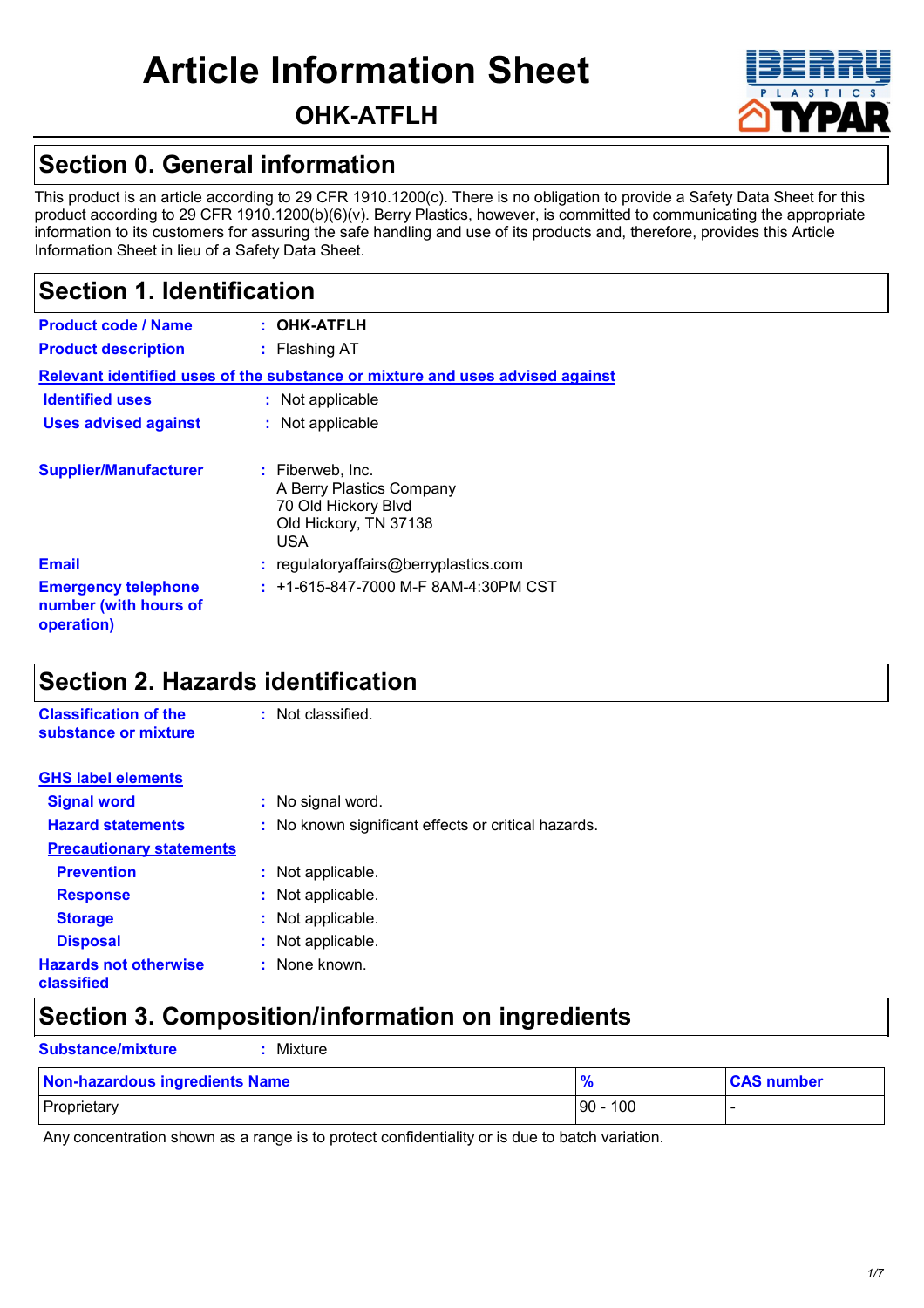### **Section 4. First aid measures**

#### **Description of necessary first aid measures**

| <b>Eve contact</b>  | : In case of contact, immediately flush eyes with plenty of water for at least 15 minutes. |  |
|---------------------|--------------------------------------------------------------------------------------------|--|
| Inhalation          | : Not applicable.                                                                          |  |
| <b>Skin contact</b> | : Wash thoroughly after handling.                                                          |  |
| <b>Ingestion</b>    | Not applicable.                                                                            |  |

#### **Most important symptoms/effects, acute and delayed**

| <b>Potential acute health effects</b> |                                                     |  |  |  |
|---------------------------------------|-----------------------------------------------------|--|--|--|
| <b>Eye contact</b>                    | : No known significant effects or critical hazards. |  |  |  |
| <b>Inhalation</b>                     | : No known significant effects or critical hazards. |  |  |  |
| <b>Skin contact</b>                   | : No known significant effects or critical hazards. |  |  |  |
| <b>Ingestion</b>                      | : No known significant effects or critical hazards. |  |  |  |
| <b>Over-exposure signs/symptoms</b>   |                                                     |  |  |  |
| Eye contact                           | : No specific data.                                 |  |  |  |
| <b>Inhalation</b>                     | : No specific data.                                 |  |  |  |
| <b>Skin contact</b>                   | : No specific data.                                 |  |  |  |
| <b>Ingestion</b>                      | No specific data.                                   |  |  |  |

### **Indication of immediate medical attention and special treatment needed, if necessary**

| <b>Notes to physician</b>         | : Treat symptomatically.                 |  |
|-----------------------------------|------------------------------------------|--|
| <b>Specific treatments</b>        | : No specific treatment.                 |  |
| <b>Protection of first-aiders</b> | $\pm$ No action shall be taken involving |  |

**Protect first-aiders :** No action shall be taken involving any personal risk or without suitable training.

**See toxicological information (Section 11)**

### **Section 5. Fire-fighting measures**

| <b>Extinguishing media</b>                               |                                                                                                                                                                                                     |
|----------------------------------------------------------|-----------------------------------------------------------------------------------------------------------------------------------------------------------------------------------------------------|
| <b>Suitable extinguishing</b><br>media                   | : Use an extinguishing agent suitable for the surrounding fire.                                                                                                                                     |
| <b>Unsuitable extinguishing</b><br>media                 | : None known.                                                                                                                                                                                       |
| <b>Specific hazards arising</b><br>from the chemical     | : No specific fire or explosion hazard.                                                                                                                                                             |
| <b>Hazardous thermal</b><br>decomposition products       | : No specific data.                                                                                                                                                                                 |
| <b>Special protective actions</b><br>for fire-fighters   | : Promptly isolate the scene by removing all persons from the vicinity of the incident if<br>there is a fire. No action shall be taken involving any personal risk or without suitable<br>training. |
| <b>Special protective</b><br>equipment for fire-fighters | Fire-fighters should wear appropriate protective equipment and self-contained breathing<br>apparatus (SCBA) with a full face-piece operated in positive pressure mode.                              |

### **Section 6. Accidental release measures**

| <b>Personal precautions, protective equipment and emergency procedures</b> |                                                                                                                                                                                                                                                                                      |  |  |  |
|----------------------------------------------------------------------------|--------------------------------------------------------------------------------------------------------------------------------------------------------------------------------------------------------------------------------------------------------------------------------------|--|--|--|
| <b>For non-emergency</b><br>personnel                                      | : No action shall be taken involving any personal risk or without suitable training.<br>Evacuate surrounding areas. Keep unnecessary and unprotected personnel from<br>entering. Do not touch or walk through spilled material. Put on appropriate personal<br>protective equipment. |  |  |  |
| For emergency responders                                                   | : If specialized clothing is required to deal with the spillage, take note of any information in<br>Section 8 on suitable and unsuitable materials.                                                                                                                                  |  |  |  |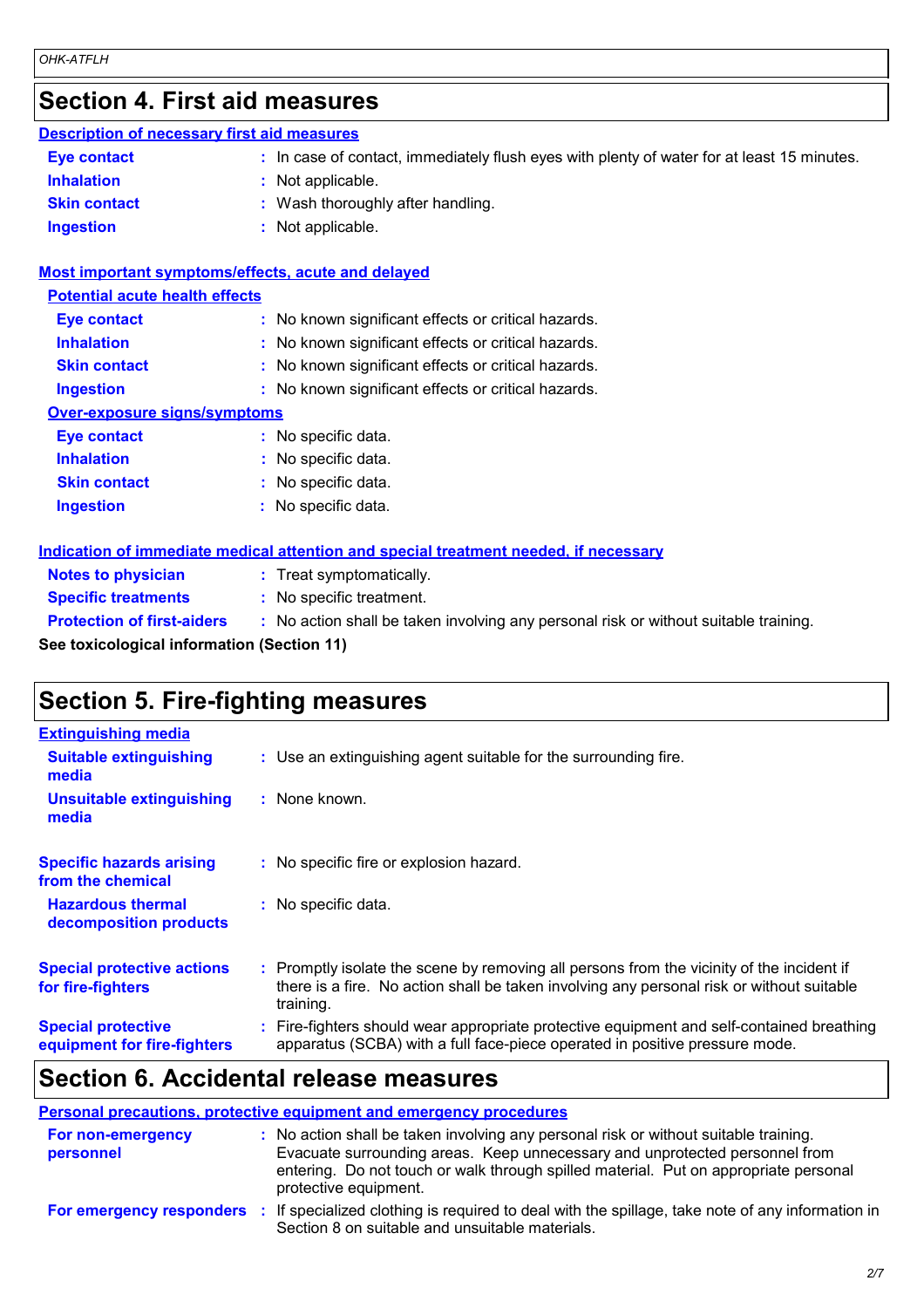### **Section 6. Accidental release measures**

#### **Environmental precautions :** Inform the relevant authorities if the product has caused environmental pollution (sewers, waterways, soil or air).

#### **Methods and materials for containment and cleaning up**

| <b>Spill</b> | Use appropriate tools to transfer the spilled solid to a convenient waste disposal<br>container. |
|--------------|--------------------------------------------------------------------------------------------------|
|              |                                                                                                  |

### **Section 7. Handling and storage**

| <b>Precautions for safe handling</b>                                             |    |                                                                                                                                                                                                                                                                                                                                                               |  |
|----------------------------------------------------------------------------------|----|---------------------------------------------------------------------------------------------------------------------------------------------------------------------------------------------------------------------------------------------------------------------------------------------------------------------------------------------------------------|--|
| <b>Protective measures</b>                                                       |    | : Put on appropriate personal protective equipment (see Section 8).                                                                                                                                                                                                                                                                                           |  |
| <b>Advice on general</b><br>occupational hygiene                                 |    | : Eating, drinking and smoking should be prohibited in areas where this material is<br>handled, stored and processed. Workers should wash hands and face before eating,<br>drinking and smoking. Remove contaminated clothing and protective equipment before<br>entering eating areas. See also Section 8 for additional information on hygiene<br>measures. |  |
| <b>Conditions for safe storage,</b><br>including any<br><b>incompatibilities</b> | ÷. | Prevent product contamination. Store in a cool, well-ventilated area away from<br>incompatible materials and ignition sources.                                                                                                                                                                                                                                |  |

### **Section 8. Exposure controls/personal protection**

#### **Control parameters**

#### **Occupational exposure limits**

None.

| <b>Appropriate engineering</b><br>controls       | : Good general ventilation should be sufficient to control worker exposure to airborne<br>contaminants.                                                                                                                                                                                                                                                                                           |
|--------------------------------------------------|---------------------------------------------------------------------------------------------------------------------------------------------------------------------------------------------------------------------------------------------------------------------------------------------------------------------------------------------------------------------------------------------------|
| <b>Environmental exposure</b><br><b>controls</b> | Emissions from ventilation or work process equipment should be checked to ensure<br>they comply with the requirements of environmental protection legislation. In some<br>cases, fume scrubbers, filters or engineering modifications to the process equipment<br>will be necessary to reduce emissions to acceptable levels.                                                                     |
| <b>Individual protection measures</b>            |                                                                                                                                                                                                                                                                                                                                                                                                   |
| <b>Hygiene measures</b>                          | : Wash hands, forearms and face thoroughly after handling chemical products, before<br>eating, smoking and using the lavatory and at the end of the working period.<br>Appropriate techniques should be used to remove potentially contaminated clothing.<br>Wash contaminated clothing before reusing. Ensure that eyewash stations and safety<br>showers are close to the workstation location. |
| <b>Eye/face protection</b>                       | : If contact is possible, the following protection should be worn, unless the assessment<br>indicates a higher degree of protection: Safety glasses with side shields.                                                                                                                                                                                                                            |
| <b>Skin protection</b>                           |                                                                                                                                                                                                                                                                                                                                                                                                   |
| <b>Hand protection</b>                           | : Recommended: Leather. The instructions and information provided by the glove<br>manufacturer on use, storage, maintenance and replacement must be followed.                                                                                                                                                                                                                                     |
| <b>Body protection</b>                           | Personal protective equipment for the body should be selected based on the task being<br>performed and the risks involved and should be approved by a specialist before<br>handling this product.                                                                                                                                                                                                 |
| <b>Other skin protection</b>                     | : Appropriate footwear and any additional skin protection measures should be selected<br>based on the task being performed and the risks involved and should be approved by a<br>specialist before handling this product.                                                                                                                                                                         |
| <b>Respiratory protection</b>                    | : Use a properly fitted, particulate filter respirator complying with an approved standard if<br>a risk assessment indicates this is necessary. Respirator selection must be based on<br>known or anticipated exposure levels, the hazards of the product and the safe working<br>limits of the selected respirator.                                                                              |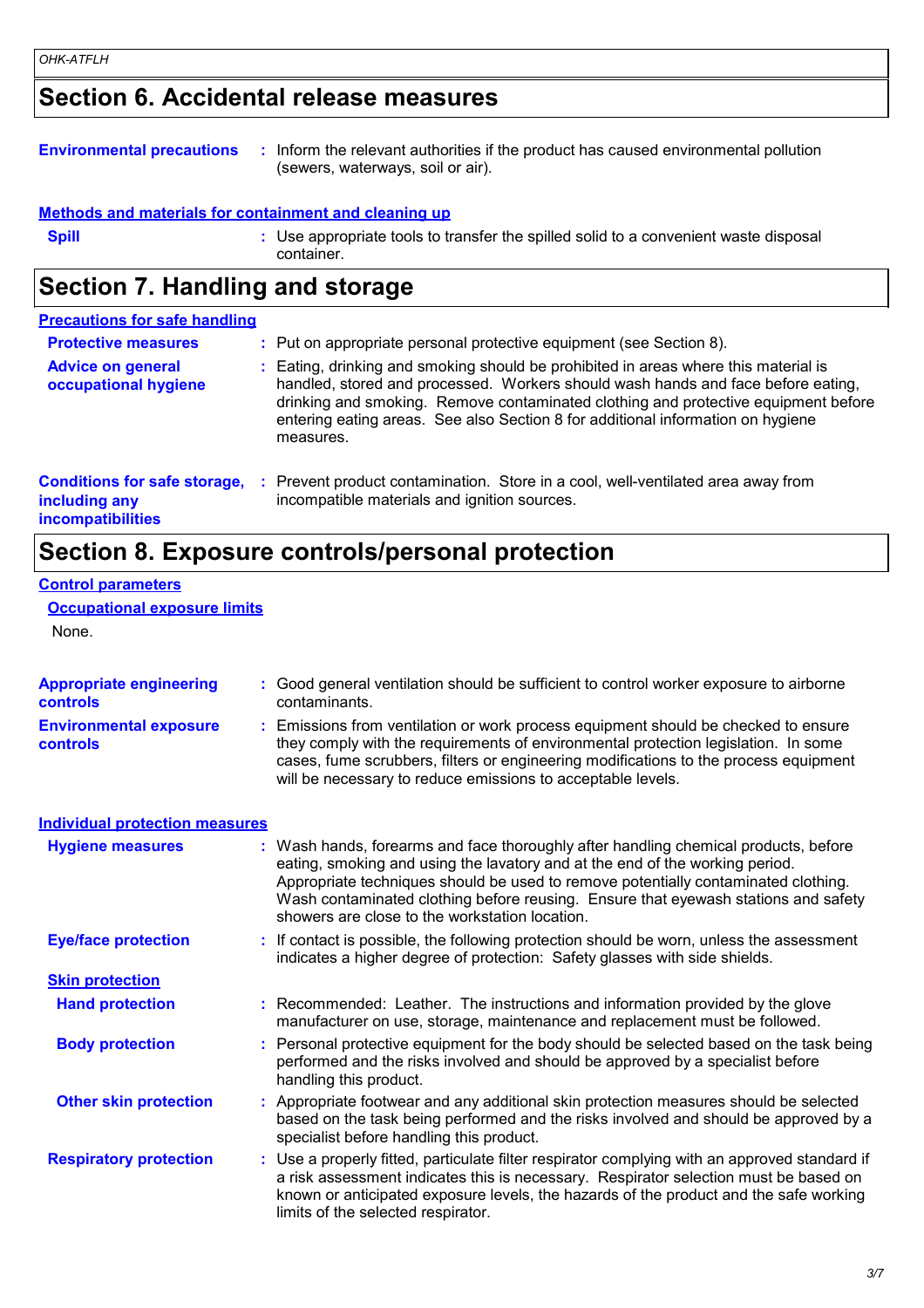### **Section 9. Physical and chemical properties**

| <b>Physical state</b>                             | : Solid.                                                    |
|---------------------------------------------------|-------------------------------------------------------------|
| <b>Color</b>                                      | : Adhesive Backed Black Fabric with a Clear Polyolefin Film |
| <b>Odor</b>                                       | : Odorless.                                                 |
| <b>Odor threshold</b>                             | : Not available.                                            |
| pH                                                | : Not available.                                            |
| <b>Melting point</b>                              | : $>120^{\circ}$ C ( $>248^{\circ}$ F)                      |
| <b>Boiling point</b>                              | : Not applicable.                                           |
| <b>Flash point</b>                                | : Not available.                                            |
| <b>Evaporation rate</b>                           | : Not applicable.                                           |
| <b>Flammability (solid, gas)</b>                  | : Not applicable.                                           |
| Lower and upper explosive<br>(flammable) limits   | : Not applicable.                                           |
| <b>Vapor pressure</b>                             | : Not applicable.                                           |
| <b>Vapor density</b>                              | : Not applicable.                                           |
| <b>Relative density</b>                           | : Not available.                                            |
| <b>Solubility</b>                                 | : Not available.                                            |
| <b>Partition coefficient: n-</b><br>octanol/water | : Not applicable.                                           |
| <b>Auto-ignition temperature</b>                  | : Not available.                                            |
| <b>Decomposition temperature</b>                  | : Not available.                                            |
| <b>Viscosity</b>                                  | : Not applicable.                                           |

### **Section 10. Stability and reactivity**

| <b>Reactivity</b>                            | : No specific test data related to reactivity available for this product or its ingredients.              |
|----------------------------------------------|-----------------------------------------------------------------------------------------------------------|
| <b>Chemical stability</b>                    | : The product is stable.                                                                                  |
| <b>Possibility of hazardous</b><br>reactions | : Under normal conditions of storage and use, hazardous reactions will not occur.                         |
| <b>Conditions to avoid</b>                   | : No specific data.                                                                                       |
| <b>Incompatible materials</b>                | : No specific data.                                                                                       |
| <b>Hazardous decomposition</b><br>products   | : Under normal conditions of storage and use, hazardous decomposition products should<br>not be produced. |

## **Section 11. Toxicological information**

#### **Information on toxicological effects**

#### **Acute toxicity**

No known significant effects or critical hazards.

#### **Irritation/Corrosion**

No known significant effects or critical hazards.

#### **Sensitization**

No known significant effects or critical hazards.

#### **Mutagenicity**

No known significant effects or critical hazards.

**Carcinogenicity**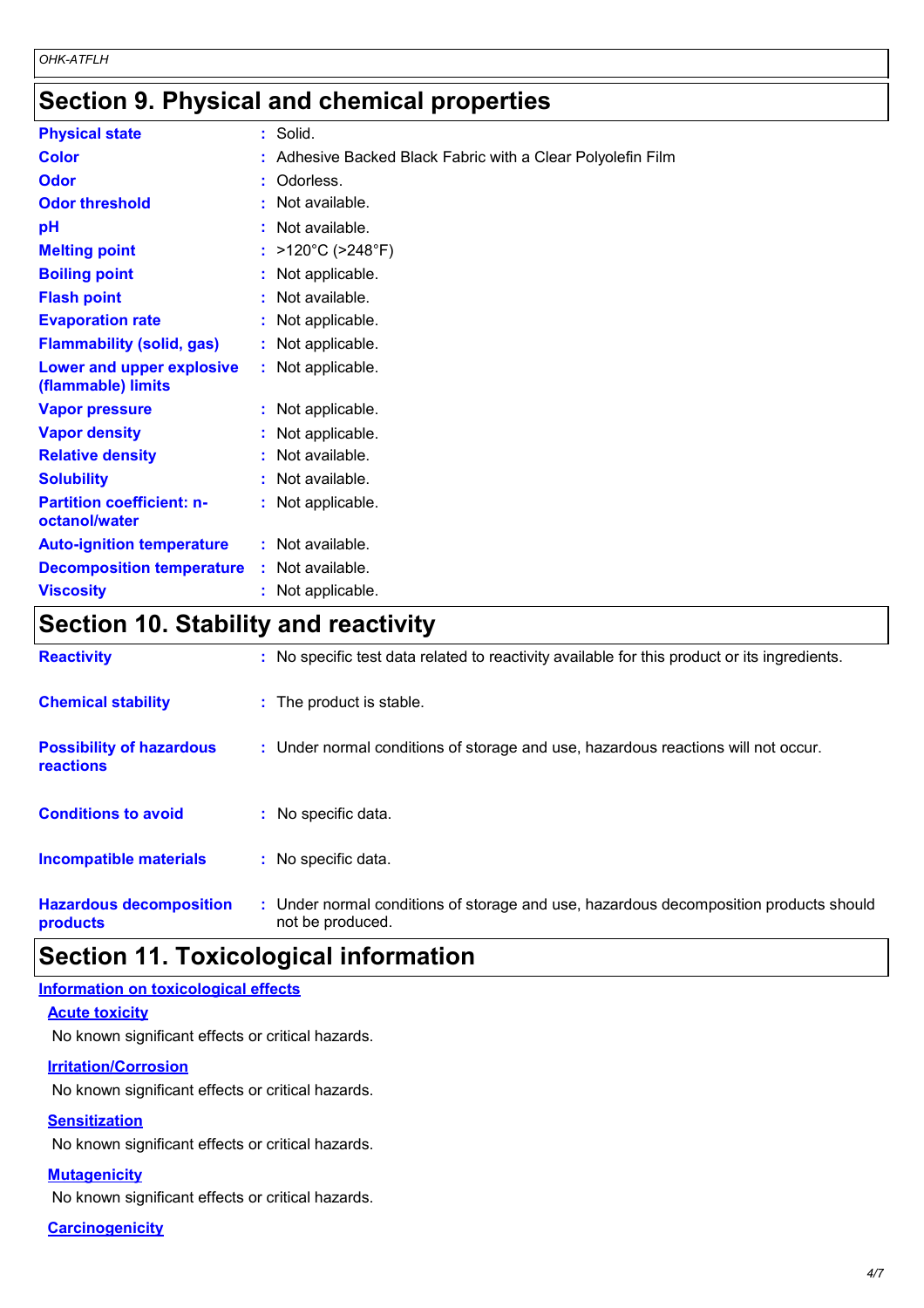### **Section 11. Toxicological information**

| <b>Product/ingredient name</b> | <b>OSHA</b> | <b>IARC</b> | <b>NTP</b> |
|--------------------------------|-------------|-------------|------------|
| carbon black non-respirable    |             | 2B          |            |

#### **Reproductive toxicity**

No known significant effects or critical hazards.

#### **Teratogenicity**

No known significant effects or critical hazards.

**Specific target organ toxicity (single exposure)**

No known significant effects or critical hazards.

#### **Specific target organ toxicity (repeated exposure)**

No known significant effects or critical hazards.

#### **Aspiration hazard**

Not applicable.

#### **Symptoms related to the physical, chemical and toxicological characteristics**

| Eye contact         | : No specific data. |
|---------------------|---------------------|
| <b>Inhalation</b>   | : No specific data. |
| <b>Skin contact</b> | : No specific data. |
| <b>Ingestion</b>    | : No specific data. |

#### **Potential chronic health effects**

No known significant effects or critical hazards.

| <b>General</b>               | : No known significant effects or critical hazards. |
|------------------------------|-----------------------------------------------------|
| <b>Carcinogenicity</b>       | : No known significant effects or critical hazards. |
| <b>Mutagenicity</b>          | : No known significant effects or critical hazards. |
| <b>Teratogenicity</b>        | : No known significant effects or critical hazards. |
| <b>Developmental effects</b> | : No known significant effects or critical hazards. |
| <b>Fertility effects</b>     | : No known significant effects or critical hazards. |

#### **Numerical measures of toxicity**

**Acute toxicity estimates** Not applicable.

### **Section 12. Ecological information**

#### **Toxicity**

Not applicable.

#### **Persistence and degradability**

Not applicable.

#### **Bioaccumulative potential**

Not applicable.

#### **Mobility in soil**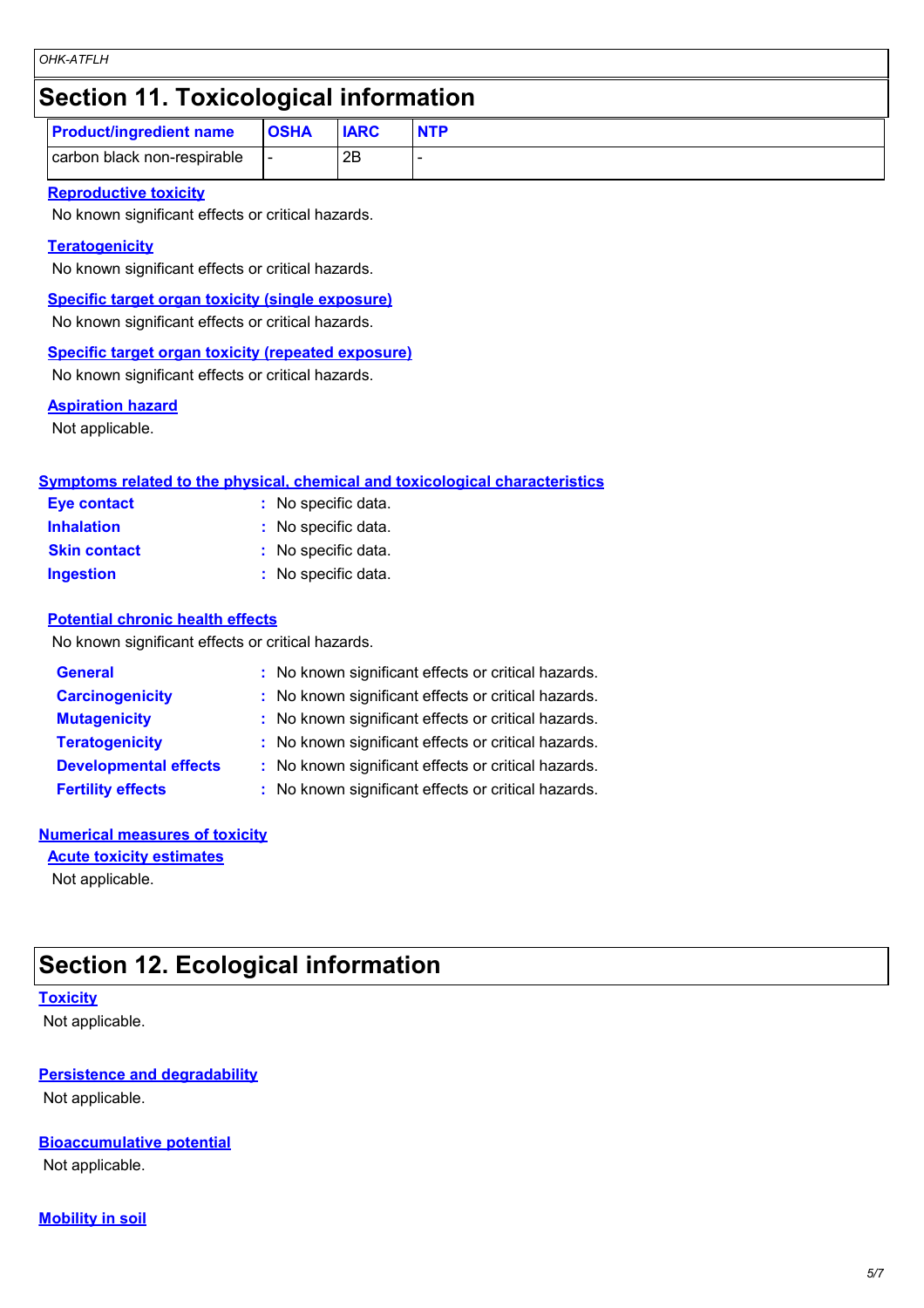### **Section 12. Ecological information**

**Soil/water partition coefficient (KOC)**

**:** Not applicable.

**Other adverse effects** : No known significant effects or critical hazards.

### **Section 13. Disposal considerations**

The generation of waste should be avoided or minimized wherever possible. Dispose of surplus and non-recyclable products via a licensed waste disposal contractor. Waste packaging should be recycled. Incineration or landfill should only be considered when recycling is not feasible. Dispose of according to all federal, state and local applicable regulations. **Disposal methods :**

### **Section 14. Transport information**

**Not regulated.**

### **Section 15. Regulatory information**

| <b>U.S. Federal regulations</b>                                                   |                                          |
|-----------------------------------------------------------------------------------|------------------------------------------|
| <b>TSCA</b>                                                                       | : All components are listed or exempted. |
| <b>Clean Air Act Section 112</b><br>(b) Hazardous Air<br><b>Pollutants (HAPS)</b> | : Not listed                             |
| <b>Clean Air Act Section 602</b><br><b>Class I Substances</b>                     | : Not listed                             |
| <b>Clean Air Act Section 602</b><br><b>Class II Substances</b>                    | : Not listed                             |
| <b>SARA 302/304</b>                                                               |                                          |
| <b>Composition/information on ingredients</b>                                     |                                          |
| No ingedients were found.                                                         |                                          |
| <b>SARA 304 RQ</b>                                                                | : Not applicable.                        |
| <b>SARA 311/312</b>                                                               |                                          |
| <b>Classification</b>                                                             | : Not applicable.                        |
| <b>Composition/information on ingredients</b>                                     |                                          |
| No ingedients were found.                                                         |                                          |
| <b>Canada</b>                                                                     |                                          |
| <b>WHMIS (Canada)</b>                                                             | : Not controlled under WHMIS (Canada).   |
| <b>Canadian lists</b>                                                             |                                          |
| <b>Canadian NPRI</b>                                                              | : None of the components are listed.     |
| <b>CEPA Toxic substances</b>                                                      | : None of the components are listed.     |
| <b>Canada inventory</b>                                                           | : All components are listed or exempted. |
|                                                                                   |                                          |

### **Section 16. Other information**

| <b>History</b> |
|----------------|
|----------------|

| : 7/28/2015 |
|-------------|
| : 7/24/2014 |
| : 1.01      |
|             |